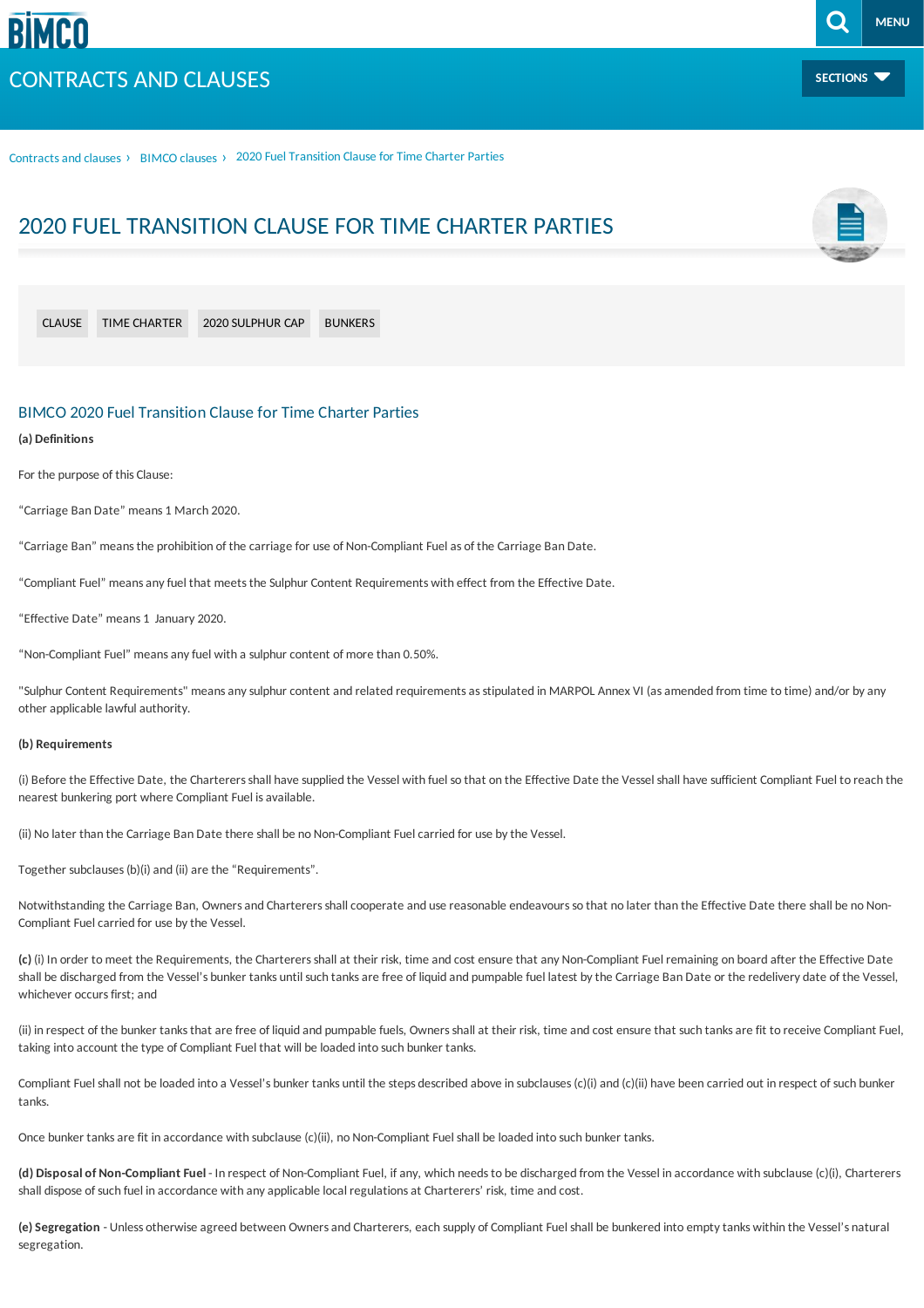# 2020 Bunker Clauses for Time Charter Parties

BIMCO has produced two clauses for time charter parties to address key contractual issues relating to the switch to fuel with a maximum sulphur content of 0.50% as of 1 January 2020. The two clauses are the 2020 Marine Fuel Sulphur Content Clause, which replaces the BIMCO Fuel Sulphur Content Clause 2005, and the 2020 Fuel Transition Clause, which deals with switching between fuel with a maximum sulphur content of 3.50% and fuel with a maximum sulphur content of 0.50% by 1 January 2020. Both clauses should be incorporated into time charter parties.

# Sulphur Content Compliance

The 2020 Marine Fuel Sulphur Content Clause replaces the BIMCO Fuel Sulphur Content Clause 2005 and can be incorporated into time charter parties as of now. The new clause is designed to work together with existing time charter bunker clauses which already cover issues relating to the specifications, grades and quality/suitability of the fuel provided by time charterers. BIMCO publishes numerous bunker-related clauses in its Suite of Standard Bunker Clauses for Time Charter Parties.

By making the 2020 Marine Fuel Sulphur Content Clause an addition to existing time charter bunker clauses we have been able to keep the clause short and simple. It is written as a straightforward compliance provision with the sulphur content requirements of MARPOL Annex VI. The sulphur content requirements include the present limit of 3.50% as well as the 0.50% that will apply after 1 January 2020 - and it also includes the maximum sulphur content for ECAs. This is why the clause can be incorporated into time charters now and will remain valid after the new IMO 2020 regime comes into force in 2020. Issues relating to the specifications, grades and quality/suitability of the fuel provided by time charterers are dealt with by existing bunker clauses in time charters, so these should not need to be amended in relation to sulphur content alone.

The BIMCO Suite of Bunker Clauses provides a comprehensive contractual "package" covering essential aspects of bunkering such as quality, liability, operations, sampling, and fuel testing. BIMCO has reviewed its suite of bunker clauses and concluded that, when used together with 2020 Marine Fuel Sulphur Content Clause, it can continue to be incorporated into time charter parties post-2020, without the need for amendment.

# Switching to low sulphur fuels

The 2020 Fuel Transition Clause is not part of the Suite of Bunker Clauses as it deals with the one-off event of switching between fuel with a maximum sulphur content of 3.50% and fuel with a maximum sulphur content of 0.50%. The switchover isa processthat will need to be started before the coming into force date of 1 January 2020 and so requires the owners and charterers to cooperate to ensure a smooth transition. The clause is designed to provide a fair allocation of responsibilities and liabilities between the owners and charterers in managing remaining stocks of fuel that will become non-compliant under MARPOL on 1 January 2020. This may involve agreeing to reserve tank space as and when it becomes free so that it can be made fit to receive compliant fuel.

The clause has been specifically designed for time charter parties that will span 1 January 2020. We would also recommend incorporating the clause into time charter parties with redelivery very close to 1 January 2020 where delays or extensions might result in the ship redelivering after the coming into force date.

# **Drafting team**

The 2020 Bunker Clauses have been developed by a team comprised of owners, charterers, bunker suppliers, P&I clubs and legal experts. BIMCO is grateful to the following individuals for assisting us with this important project:

- > Peter Eckhardt, F. Laeisz, Hamburg (Chairman)
- › Daniel Chu, Navig8, London
- › Nicola Ioannou, Oceanfleet Shipping, Athens
- › Ann Shazell, Cargill Ocean Transportation, Geneva
- › Rob Crees, World FuelServices, London
- › Michele White, INTERTANKO, London
- › Tiejha Smyth, North ofEngland P&I Club, Newcastle
- › Paul Dean and Alessio Sbraga, HFW, London

The BIMCO secretariat was represented by Lars Robert Pedersen, Deputy Secretary General; Grant Hunter, Head of Contracts and Clauses; and Mads Wacher Kjærgaard, Assistant Manager, Contracts & Clauses.

# Explanatory Notes

The following explanatory notes are intended to provide some background to the thinking behind the 2020 Marine Fuel Sulphur Content Clause and the 2020 Fuel Transition Clause for Time Charter Parties. If you have any questions about the clauses that we haven't answered in the explanatory notes, please contact us at [contracts@bimco.org](mailto:contracts@bimco.org?subject=2020 Bunker Clauses for Time Charter Parties) and we will be happy to help.

# 2020 Marine Fuel Sulphur Content Clause

This clause deals with the basic obligation to comply with the sulphur content requirements of MARPOL Annex VI. It deals only with compliance with sulphur content – other issues relating the specifications, grades, quality and suitability of the fuels supplied should be dealt with by existing bunker clauses in time charters. This avoids unnecessary duplication and potential conflicts between provisions. This clause can be incorporated into time charter parties as of now.

The 2020 Marine Fuel Sulphur Content Clause replaces the previous sulphur content clause contained in BIMCO's Suite of Standard Bunker Clauses for Time Charter Parties, the Bunker Fuel Sulphur Content Clause for Time Charter Parties 2005. The new clause also deals with the sulphur content requirements of ECAs, so you do not need to include both versions in your time charter parties.

#### **Subclause (a) – Sulphur Content Requirements**

The sulphur content requirements are essentially the maximum sulphur contents and applicable dates stated in MARPOL Annex VI (including ECAs). The phrase "and related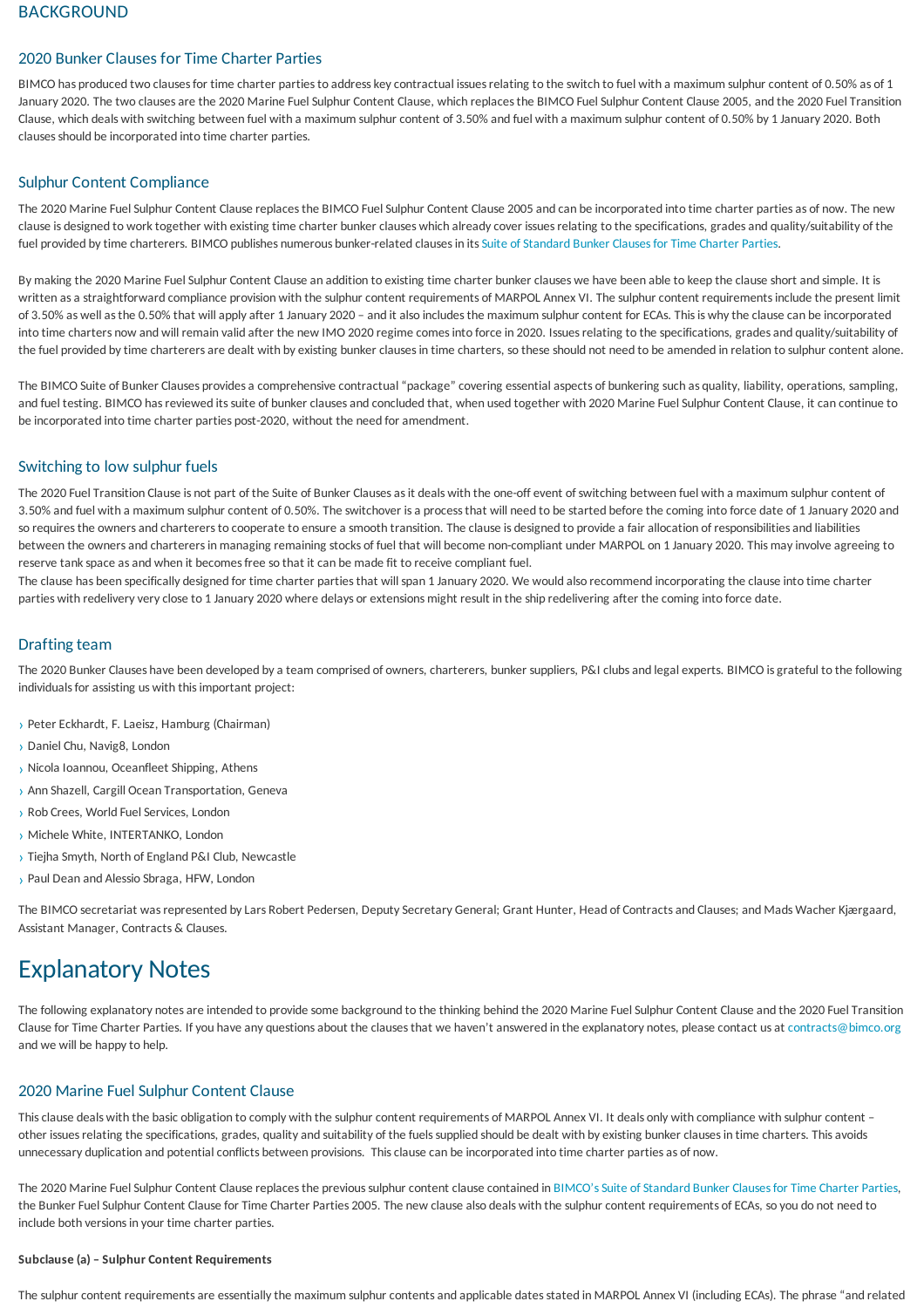<span id="page-2-0"></span>requirements" refersto anyadditional documentaryrequirementssuch asthe Bunker Delivery Note.

The phrase "and/or by any other applicable lawful authority" means any additional regulation that may be applied by authorities as a supplement to MARPOL Annex VI and which must be complied with.

#### **Subclause (b)**

The first paragraph of this subclause contains an express requirement for the fuel provided by the time charterers to meet the "specifications and grades" which are commonly set out elsewhere in a time charter party. The purpose of the clause is to deal with sulphur content compliance, not to address fuel quality. This approach avoids the potential for conflicting wording between the sulphur content clause and existing clauses dealing with bunkers.

The second paragraph of the subclause obliges the charterers to make sure that their suppliers etc. also comply with applicable regulation relating to sulphur content. Essentially, this provision emphasisesthat charterers need to exercise care in selecting bunker suppliersand related servicesthat are alsoMARPOL compliant where applicable.

The remainder of this subclause provides an important indemnity to protect the owners who have, effectively, entrusted charterers to stem fuel of the required sulphur content, yet still remain responsible for the repercussions of non-compliance with MARPOL which – together with associated losses – may be significant. For the avoidance of doubt, if the charterersare in breach of their obligations, the ship isto remain on hire. The chartererscannot benefit from their own breach.

#### **Subclause (c)**

The owners' warranty that the ship will comply with the sulphur content requirements of MARPOL Annex VI means that the ship is able to consume fuels that meet such requirements. So this does not need to be separately stated.

There is no reciprocal indemnity for charterers. Provided the charterers have complied with their obligation to supply fuel that complies with MARPOL sulphur content requirements, they will not be liable for the owners' failure to comply with MARPOL. We have deliberately not simply mirrored the owners' indemnity in subclause (b) because such wording could, potentially, afford the charterers' claims a special status and/or elevate their protection under the general scheme of the charter party, over and above what they would have normally. Whereas, adequate protection is already given to the charterers by virtue of the owners' warranty and an exclusion of liability at subclause (c), and, in any event, they would be entitled to pursue potential claims for damages for breach of contract against the owners in the normal way.

# 2020 Fuel Transition Clause for Time Charter Parties

The transition to 0.50% sulphur content fuels on 1 January 2020 is essentially a one-off event. We have written the 2020 Fuel Transition Clause as a "single-use" clause for time chartersspanning the transition period. It is not part of the suite of standard bunker clauses but should be used together with the other bunker clauses, including the 2020 Marine Fuel Sulphur Content Clause, for ships delivering into a time charter before 1 January 2020 and redelivering after that date. We recommend that you also incorporate the 2020 FuelTransition Clause into time charters with an expected redelivery date immediately before 1 January 2020 where there may be a risk of late redelivery or where the clause would form a useful part of owners' implementation plan (as recommended by the IMO).

Preparing a ship for compliance with the MARPOL Annex VI sulphur content requirements as from 1 January 2020 requires time and careful planning. The 2020 Fuel Transition Clause sets out what tasks need to be achieved and when. Because some of these tasks need to be completed ahead of the coming into force date, owners and charterers need to cooperate to ensure a smooth implementation. The clause allocatesresponsibilitiesto each of the parties. Asthere is no "one size fitsall" solution that can cover all different ship types and conditions, the clause avoids being too prescriptive about the extent of cleaning required to permit bunker tanks to be used for 0.50% sulphur content fuels.

## **Subclause (a) - Definitions**

Subclause (a) contains six definitions of terms that are used consistently throughout the clause.

The definition of "Non-Compliant Fuel" has been given a special meaning for the purposes of the clause. This is because fuel with a sulphur content greater than 0.50% only becomes "non-compliant" on 1 January 2020. However, the clause needs to deal with the use or removal of such fuel before the coming into force date – at which point in time it is still compliant fuel as far as MARPOL Annex VI is concerned. The reference to non-compliant Fuel is used only in the context of use or removal of fuel with a sulphur content greater than 0.50%.

The definition of "Compliant Fuel" on the other hand refers to the requirements of MARPOL as of 1 January 2020.

The definition of "Sulphur Content Requirements" is identical to the one used in the 2020 Marine Fuels Sulphur Content Clause. It's essentially the maximum sulphur contents and applicable dates stated in MARPOL Annex VI (including ECAs). The phrase "and related requirements" refers to any additional documentary requirements such asthe Bunker Delivery Note.

The phrase "and/or by any other applicable lawful authority" means any additional regulation that may be applied by authorities as a supplement to MARPOL Annex VI and which must be complied with.

# **Subclause (b) – Requirements**

Subclause (b) sets out the minimum requirements that owners and charterers need to achieve for the ship to be in compliance. It's essential that the owners have a ship that has compliant fuel on board even before 1 January 2020 so that it can reach a bunkering port after the coming in to force date to take on additional stocks of fuel. This aspect should be considered by owners for ships redelivering immediately before 1 January 2020.

Although having non-compliant fuel on board the ship for use is not banned until 1 March 2020, the clause treats the carriage ban date as an absolute deadline while encouraging the partiesto remove fuel with a sulphur content greater than 0.50% by 1 January 2020, if possible.

At the very heart of this clause is the need for the owners and charterers to cooperate. Although it is not a strict obligation on the parties, it requires them to use reasonable endeavours. The preferred option is to burn any fuel with a sulphur content above 0.50%. If time does not permit all the fuel to be burned, then any remaining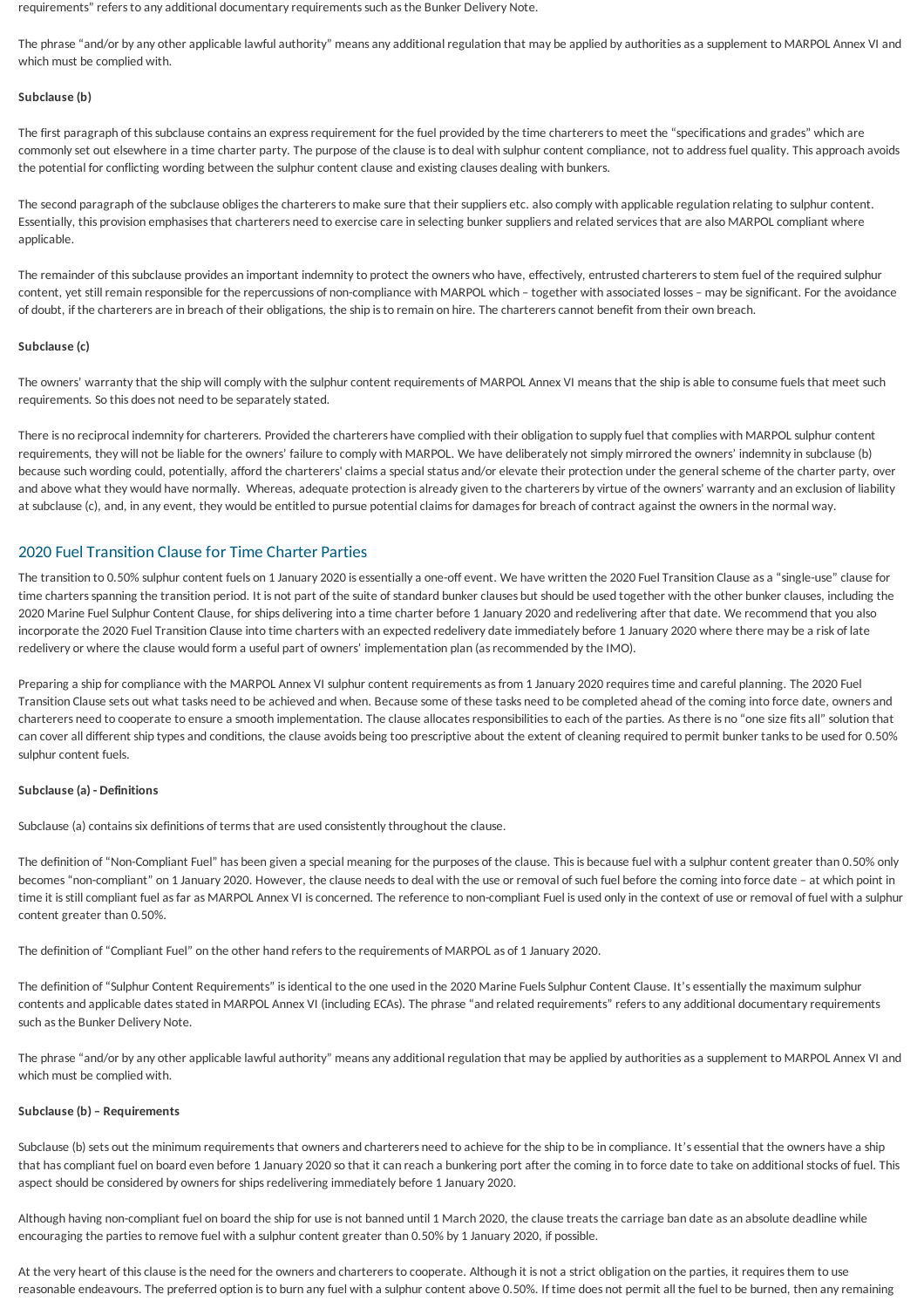fuel should be offloaded by the coming into force date.

#### **Subclause (c) – Responsibility of the Parties**

This subclause sets out the obligations of the owners and charterers. The balanced approach obliges the charterers to pay to offload and dispose of any remaining noncompliant fuel they have been unable to burn, and an obligation on the owners to ensure the ship is fit to receive compliant fuel. The wording "... fit to receive Compliant Fuel, taking into account the type of Compliant Fuel that will be loaded…" reflects that depending on factual circumstances such as the ship's age, the type of fuel it has been using, the types of bunker tanks and especially the type of fuel that is to be loaded, different procedures could be required to prepare bunker tanks. In some cases, a thorough cleaning of tanks might be needed, but in other case the tanks might be prepared using additives. This issue should be addressed on a case by case basis, so the clause intentionallyavoids being too prescriptive.

#### **Subclause (d) – Disposal of Non-Compliant Fuel**

The charterers are responsible for the disposal of non-compliant fuel and this must be done in accordance with local regulations. This subclause has been added to help avoid owners facing fines or trade restrictions imposed on the ship due to the improper disposal of the non-compliant fuel.

#### **Subclause (e) -Segregation**

Empty tanks in the context of this clause assumes that there will normally be unpumpable residuals.

## Issues notaddressed in the 2020 Clauses

The 2020 Marine Fuel Sulphur Content Clause and the 2020 Fuel Transition Clause are not intended for use by vessel fitted with and operating exhaust gas cleaning systems (i.e. scrubbers).

Careful consideration should be given to bunker delivery/redelivery clauses in terms of the types of fuel on board and the prices to be paid - particularly for time charters spanning 1 January 2020 up until the carriage ban date on 1 March 2020.



# Related Help & Advice

Bills of lading [advice](/contracts-and-clauses/chartering-help-and-advice/bills-of-lading-advice/authority_to_sign_bills_of_lading) Time [charter](/contracts-and-clauses/chartering-help-and-advice/time-charter-advice/approval-by-oil-majors) advice [Voyage](/contracts-and-clauses/chartering-help-and-advice/voyage-charter-advice/about_about) charter advice [Booking](/contracts-and-clauses/chartering-help-and-advice/booking-notes-and-waybills/booking-note) notes [General](/contracts-and-clauses/chartering-help-and-advice/general-average/general_average_york-antwerp_rules_2016) average [Miscellaneous](/contracts-and-clauses/chartering-help-and-advice/miscellaneous/recommended_principles)

# Create or edita contract

The one-stop digital shop for all the standard maritime contracts and clauses you'll ever need.

Find out [more](/contracts-and-clauses/create-a-contract)  $\blacktriangleright$ 

# LATEST RELATED NEWS

## BIMCO publishes two 2020 sulphur clauses

10 December 2018

# BIMCO to highlight autonomous ships and 2020 fuel challenges at IMO

30 November 2018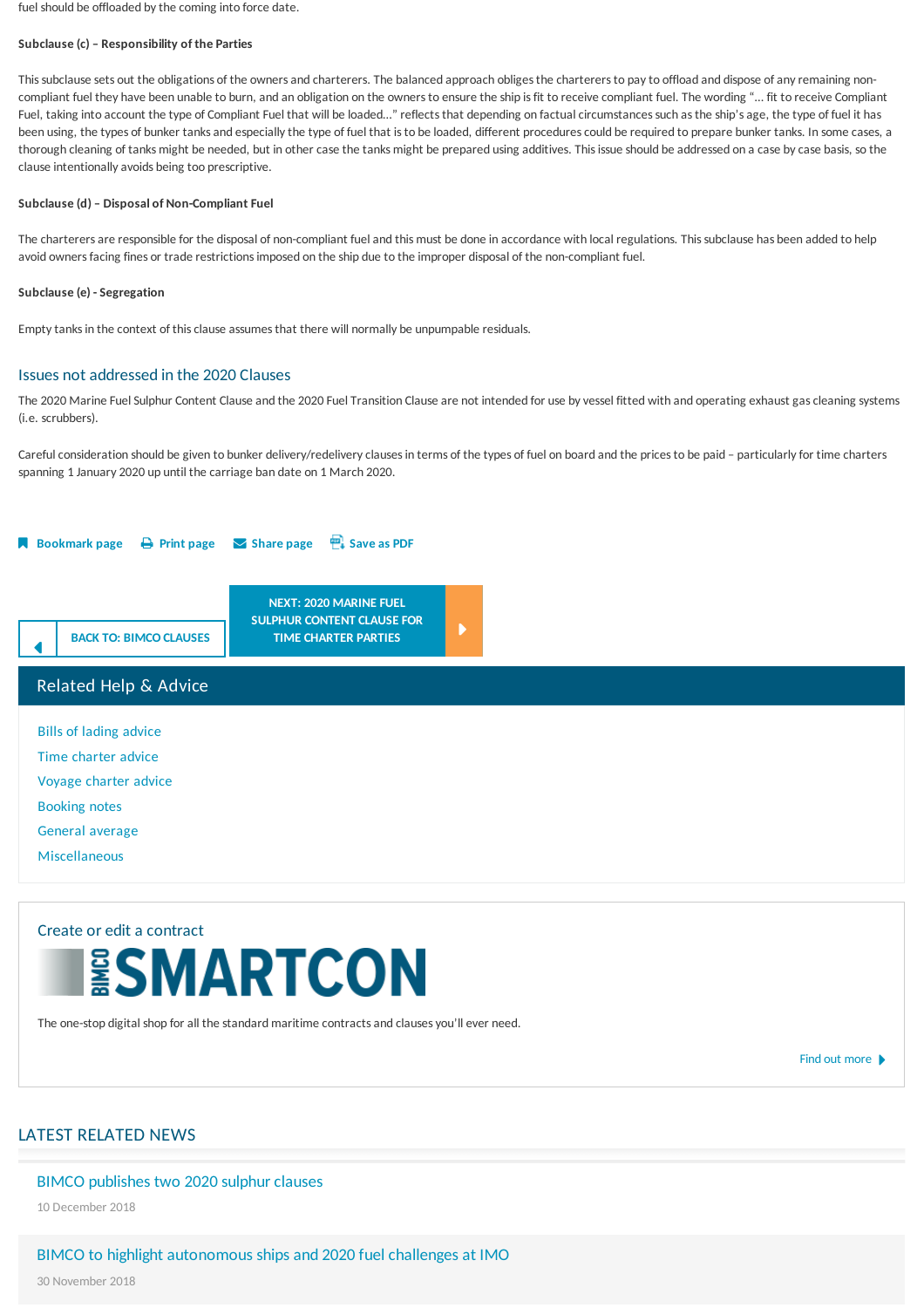# BIMCO aims to publish cyber security clause in spring 2019

21 November 2018

# BIMCO adopts 2020 bunker clauses

13 November 2018



# RELATED EVENT

BIMCO Shanghai Conference and Award Dinner 2019



 $28$  February, 2019



Join BIMCO's event with unique shipping insight via a string of power panels covering topical issues and great networking possibilities.

**[MOREINFO](/events/20190228-bimco-shanghai-2019)**

# RELATED TRAINING

Time chartering



 $27$  March, 2019



The course looks at the complex business of time chartering, where shipowners give the charterers substantial control over the commercial operation of the vesse...

**[MOREINFO](/training/instances/face-to-face/2019/0327_time-charter-masterclass_paris)**

# ELSEWHERE ON BIMCO